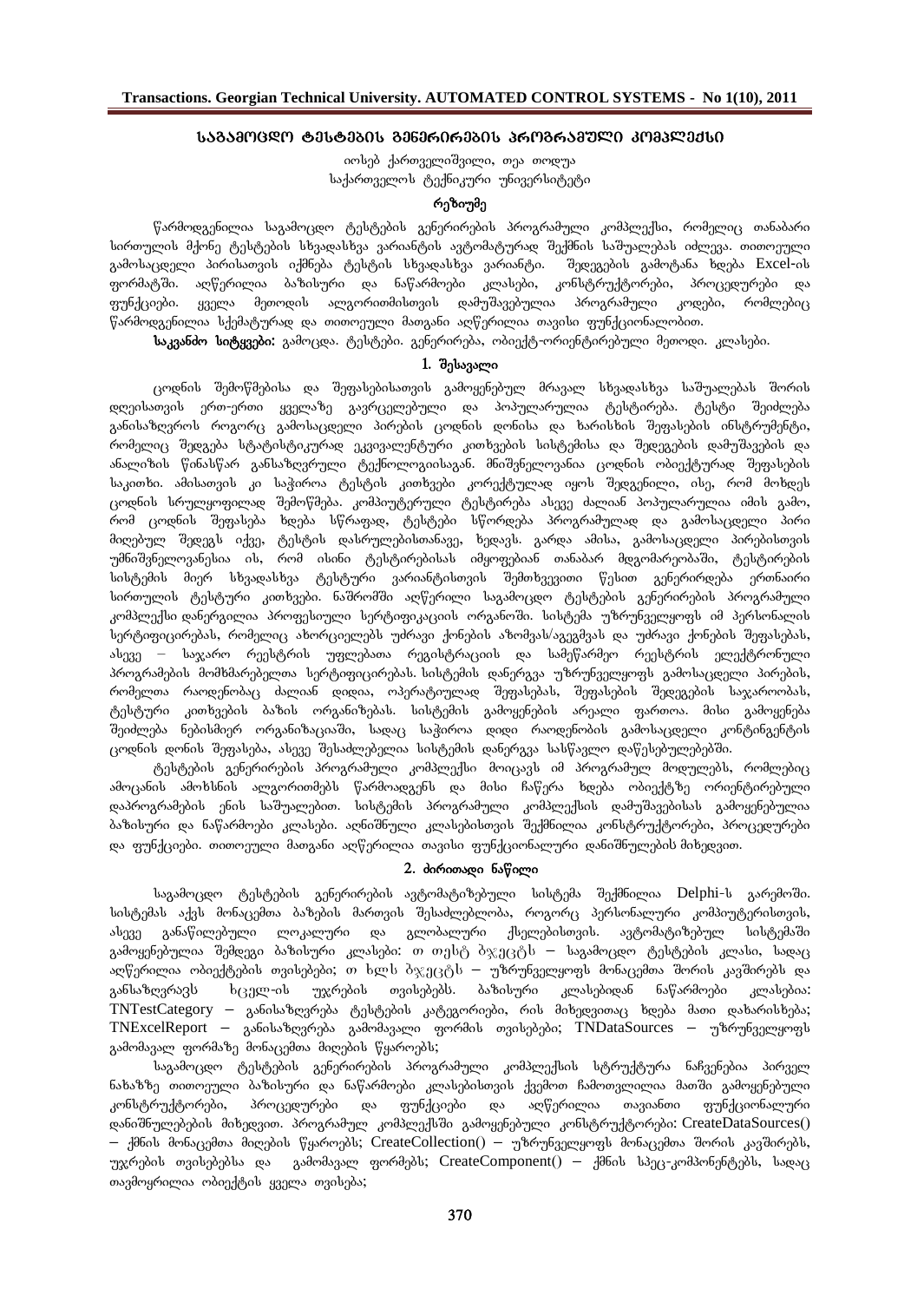

**nax.1**

 $_{\rm A}$ ლასებში გამოყენებული პროცედურები: ObjectsParams() — ობიექტის პარამეტრების განსაზღვრა;  $DoForEachCategory() -  $\delta$ ესტების კატეგორიების განსაზღვრა; DoAllCategories() – ყველა კატეგორიის$ დახარისხება; QuestionsCheck() – შეკითხვების მიმდევრობის შემთხვევითობა; AnswersCheck() – პასუხების მიმდევრობის შემთხვევითობა; TestCheck() – ტესტის დონისა და მისი უნიკალურობის გადამოწმება და საჭიროების შემთხვევაში მისი კორექტირება; SaveTestToBase() – საგამოცდო ტესტების ფორმირება და მათი  $\delta$ აზაში ჩაწერა; PrintTest() – საგამოცდო ტესტების ფორმირება და Excel-ში მათი გამოტანა; SetParams() – თითოეული გამომავალი ფორმისთვის პარამეტრების განსაზღვრა; პროგრამულ კომპლექსში გამოყენებული ფუნქციები:  $GetTestCat() - 3$ ანსაზღვრავს ტესტების კატეგორიების რაოდენობას და აბრუნებს მის მნიშვნელობას; GetTestDone() — განსაზღვრავს ტესტის დონეს და აბრუნებს ჭეშმარიტ ან მცდარ მნიშვნელობას; GetTestUnique() – განსაზღვრავს ტესტის უნიკალურობას და აბრუნებს ჭეშმარიტ ან მცდარ მნიშვნელობას; GetCellItem() – განსაზღვრავს Excel-ში უჯრების თვისებებს და აბრუნებს მათ მნიშვნელობებს; GetDataSources() — განსაზღვრავს Excel-ში მონაცემთა მიღების წყაროებს და აბრუნებს მათ მნიშვნელობებს; GetRangeType() – განსაზღვრავს გამომავალ ფორმაში ჩანაწერების ტიპებს და რაოდენობას და აბრუნებს მათ მნიშვნელობებს; GetReportParam() — განსაზღვრავს გამომავალი ფორმის პარამეტრებს და აბრუნებს მათ მნიშვნელობებს; GetXLDataSet() — განსაზღვრავს Excel-სა და ტესტირების სისტემას შორის მონაცემების კავშირებს; GetValueParams() — გამოითვლება გამომავალ ფორმაზე საბოლოო გამოსატანი ყველა მნიშვნელობა;

### 3. **დასკვნა**

დამუშავებული იქნა საგამოცდო ტესტების გენერირების პროგრამული კომპლექსი, რომელიც საშუალებას იძლევა შემთხვევითი წესით შეიქმნას თანაბარი სირთულის ტესტური კითხვებისაგან შედგენილი ტესტების სხვადასხვა ვარიანტი. თანაბარი სირთულის ტესტების არსებობა უზრუნველყოფს ტესტირების პროცესის ობიექტურობას.

## ლიტერატურა**:**

 $1$ . ქართველიშვილი ი., კუმელაშვილი ნ. ინფორმაციის XLS ფორმატში გენერირების პროგრამული კომპლექსი. სტუ შრ.კრ., "მართვის ავტომატიზებული სისტემები", № $1(4)$ , თბ., 2008 2. Джулиан М.Бакиев и структуры данных в Delphi, Москва - Санкт-

Петербург – Киев, 2003.

#### **PROGRAM COMPLEX FOR GENERATING OF EXAMINATION TESTS**

Kartvelishvili Ioseb, Todua Tea Georgian Technical University